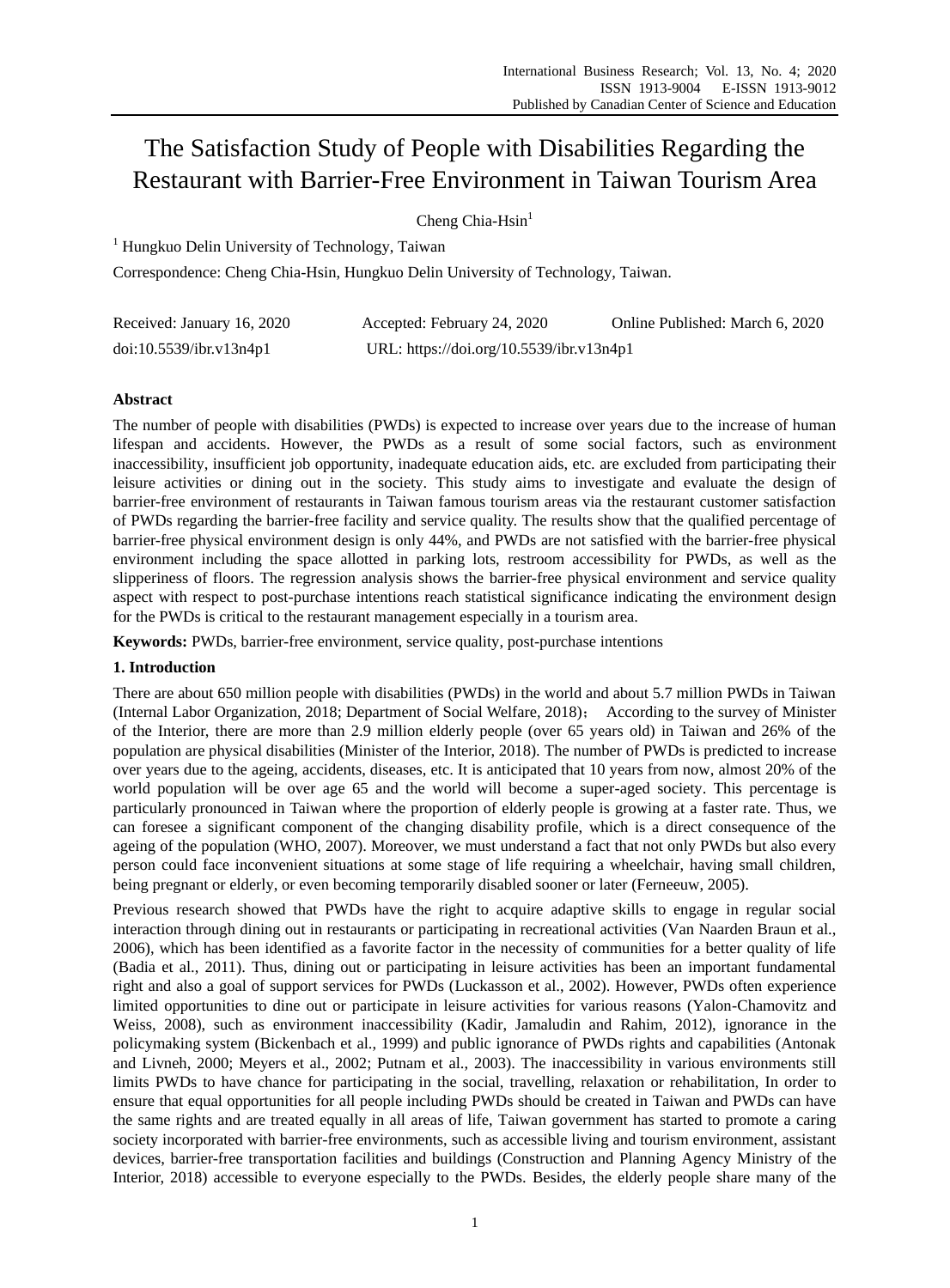access barriers faced by disabled people, which infers that the disabled customers' market is an important niche market of the restaurants in famous tourism areas. Thus, the creation of barrier-free environments fully [accessible](http://www.dictionaryofconstruction.com/definition/accessible.html) and usable by disabled people can not only encourage PWDs to engage regular social interaction through dining out or traveling but also attract more tourists with diverse ages and backgrounds to the country (Jamaludin and Kadir, 2012) as well as generate tourism income.

According to previous studies, service quality is the key factor for business success and is pivotal to customer satisfaction in restaurant service marketing (Etzel, Walker and Stanton, 2001; Yuksel and Yuksel, 2003). Oliver (1980) stated that customer satisfaction can be an overall evaluation of performance based on prior experiences with a provider. Consequently, for service providers, it is important to satisfy customers so that they will affect their post-purchase intentions to become return customers ( Kivela et al., 1999, 2000; Chen et al., 2012 ).

Nevertheless, there has been relatively little academic research on the dine out in

the restaurants or travel of disabled people (Burnett and Bender, 2001; Darcy, 2002). If those PWDs are taken into account, the potential economic demand of addressing the restaurants or travel needs will be more benefit the tourism industry. In light of these concerns, this study aims to draw attention to the needs of PWDs in the design of the restaurants in famous tourism areas via customer satisfaction of the PWDs regarding a barrier-free environment and service quality. We hope the investigation can facilitate barrier-free environment design and good service quality in the restaurants as well as accessible tourism that focus on the needs of a broader range of users including PWDs to approach the subject from the perspectives of social justice and meet legal requirements rather than marketing purposes. Most people who have consensus on barrier-free environment have willingness to improve accessibility as well as build a save and convenient environment, regardless age, gender and physical differences, independently enjoy their ability to act.

## **2. Literature Review**

## **Conceptualizing People with Disabilities**

The UK Disability Discrimination Act (1995) describes people with disabilities (PWDs) as someone who "has a physical or mental impairment which has a substantial and long-term adverse effect on his/her ability to carry out normal day-to-day activities" (Var, et al., 2011). The study of Burnett and Bender (2001) clarified three terms with PWDs: impairment, disability and handicap. Impairment means any loss in health or abnormality of physiological, psychological, or anatomical function. Disability can be categorized into four different types: hearing disability, sight disability, physical disability and intelligence deficiency (Daniels, Rodgers and Wiggins, 2005) that results in restrictions on an individual's ability to perform an activity in their everyday society. Handicap is a [condition](http://dictionary.cambridge.org/zht/%E8%A9%9E%E5%85%B8/%E8%8B%B1%E8%AA%9E/condition) in which [part](http://dictionary.cambridge.org/zht/%E8%A9%9E%E5%85%B8/%E8%8B%B1%E8%AA%9E/part) of individual's [body](http://dictionary.cambridge.org/zht/%E8%A9%9E%E5%85%B8/%E8%8B%B1%E8%AA%9E/body) or [mind](http://dictionary.cambridge.org/zht/%E8%A9%9E%E5%85%B8/%E8%8B%B1%E8%AA%9E/mind) has been [permanently](http://dictionary.cambridge.org/zht/%E8%A9%9E%E5%85%B8/%E8%8B%B1%E8%AA%9E/permanently) [damaged](http://dictionary.cambridge.org/zht/%E8%A9%9E%E5%85%B8/%E8%8B%B1%E8%AA%9E/damaged) or does not [work](http://dictionary.cambridge.org/zht/%E8%A9%9E%E5%85%B8/%E8%8B%B1%E8%AA%9E/work) [normally](http://dictionary.cambridge.org/zht/%E8%A9%9E%E5%85%B8/%E8%8B%B1%E8%AA%9E/normally) (depending on age, social or cultural factors). Lorant and Nicoletta (2011) defined disability or handicap as the permanent state or feature when a person's organ of sense or mobile, intellectual or communication skills considerably lags behind the average or even prevents a person from participating in social life. World Health Organization's ideology regards PWDs as "a complex phenomenon, reflecting an interaction between features of a person's body and features of the society in which he or she lives" (WHO, 2007). On the other hand, as the life span and numbers of elderly persons, many of whom have impairments. According to the survey of the World Bank shows that people spend on average about 8 years, or 11.5 percent of their life span was living with disabilities when their life expectancies over 70 years of age (World Bank, 2018).

In Taiwan, PWDs is defined as people who have physical, intellectual or sensory impairment, medical conditions or mental illness. Such impairments, conditions or illnesses may be permanent or transitory in nature (Lorant and Nicoletta, 2011) may affect to participate their activities and social life. Those people who need to get the PWDs document through the assessment of professionals such as doctors, social workers and special educations (Ministry of Health and Welfare, 2019). From the above, the imparity or disability can be congenital or may be caused by accident, illness or ageing. When individuals experience a serious illness, disabling condition or elderly, becoming the PWDs who not only will affect influence numerous areas of their life including self-care, mobility, communication, socialization and employment, but also have a significant difficulty to move around or significantly different tourism experience than others (Braithwaite, Waldron and Finn, 1999).

#### **Barrier-Free Environment In The Tourism Area**

The number of PWDs is continuously growing, according to the World Report on Disability launched by World Bank there are 1 billion people with a disability in the world, or 15% of the population is disabled ( World Bank, 2018). In addition, due to the increasing aging populations in Taiwan, elder people more often suffer from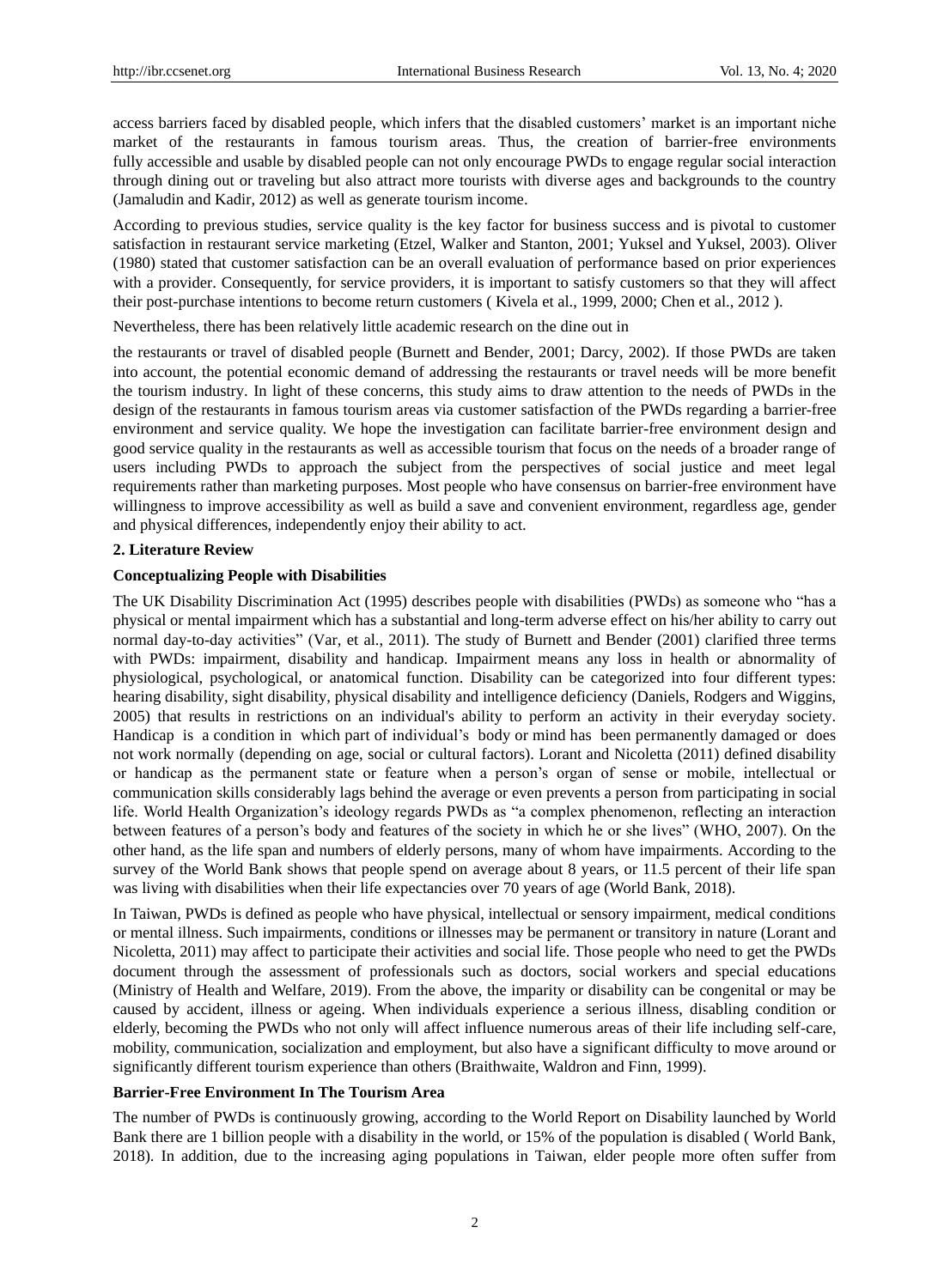functional limitations and mobility devices becomes more common (Parker et al., 2008). Therefore, accessibility is important for the PWDs, elderly, families with young children and the handicapped.

Accessibility for all is recognized as a basic necessity and all over the world attempts to ensure including to reach, to enter, to move around, to use (Masood and Shaheen, 2014) In other words, accessibility refers to a barrier-free environment. A barrier-free environment is a space designed to be free of obstacles. That allows free and safe movement, function and access for all, regardless of age, sex or conditions, a space or a set of services that can be accessed by all, without obstacles, with dignity and with as much independence as possible (Ferneeuw, 2005).

There are two scopes of the barrier-free environment, one is the physical environment, such as the design of the following: transportation facilities, buildings, roads, leisure and educational fields; the other is the invisible humane environment, such as acceptance, respect, service quality and the attitude aspects related (Wu et al., 1991). It must be clearly understood that the design concept of barrier-free environment not only a ramp but also many other necessary aspects, for instance entrances, corridors, elevators, stairs, doors, toilets, signage, operating mechanisms and fixed features(Masood and Shaheen, 2014). In a word, a barrier-free environment means one in which no obstacles will hinder PWDs or others from participating in activities in their life.

It is a good chance for PWDs to feel relax and recuperate via dining out or traveling on holiday (European Disability Forum, 2001). Which may considered a demand issue and create a new segment in tourism. Therefore, the goal of barrier-free environment in the tourism area is to provide services and equipment that help satisfy the needs of PWDs and elderly people so that they can enjoy their holiday and leisure activities without any disturbance.

#### **Service Quality**

Service quality has been defined as how well a customer's needs are met, and how well the service delivered meets the customer's expectations (Lewis and Booms, 1983). Gronroos (1984) indicated that the service quality is dependent on a comparison between customers' expected and perceived service, and is the outcome of a comparative evaluation process. Therefore, Etzel, Walker and Stanton (2001) thought service quality is measured by the customer and the service is expected compared to the actual measure of perceived service quality. Simply stated, expectations serve as a major determinant of a customer's service quality evaluations and satisfaction.

Understanding exactly what customers expect is the most crucial step in defining and delivering high-quality service (Zeitham et al., 1996). The literature is very rich in terms of definition, dimensions, models and measurement issues in service quality(Asubonteng et al., 1996; Dabholkar et al., 2000; Parasuraman et al., 1985). Among them, the SERVQUAL scale originally postulated in 1985 by Parasuraman, Zeithaml and Berry, is the most recognized approach to measuring service quality. This scale is measuring service quality in service industry, thus Stevens et al. (1995) modified several items from the original SERVQUAL and developed DINESERV to measure perceived service quality of restaurants customer (Richard et al., 1994). As follows:

- Reliability: Ability to perform the service dependably and accurately.
- Responsiveness: Willingness to help customers and provide customized service.
- Assurance: Knowledge and courtesy of employees make customers trust.
- Tangibles: Physical facilities, equipment and appearance of personnel.
- Empathy: Caring, individualized attention the firm provides for its customers.

#### **Post-Purchase Intention**

Post-purchase intention is the tendency that consumers will purchase the goods

or services at the same shop and deliver their use experiences to friends and relatives (Cronin et al., 2000; Zeithaml et al., 1996). Researchers use some variables to evaluate post-purchase intention, like as loyalty, pay more, repurchase intention and word of mouth (WOM) to assess the evaluation work (Zeithaml et al., 1996; Boulding et al., 1993). Which has been frequently used to inspect service quality (Boulding et al., 1993; Cronin and Taylor, 1992), and proves good service quality can induce positive purchase intention of customer. On the other hand, according to the study of Sivadass and Baker-Prewitt (2000) show that customer loyalty is the ultimate objective of customer satisfaction measurement. It is found to be a key determinant of a brand's long-term viability (Krishnamurthi and Raj, 1991). Thus, loyalty is defined as "a deeply held commitment to rebuy a preferred product/service consistently in the future (Kuo, Wub and Deng, 2009). In views of the preceding literature, we defined post-purchase as consumers are willing to buy a product or service on the same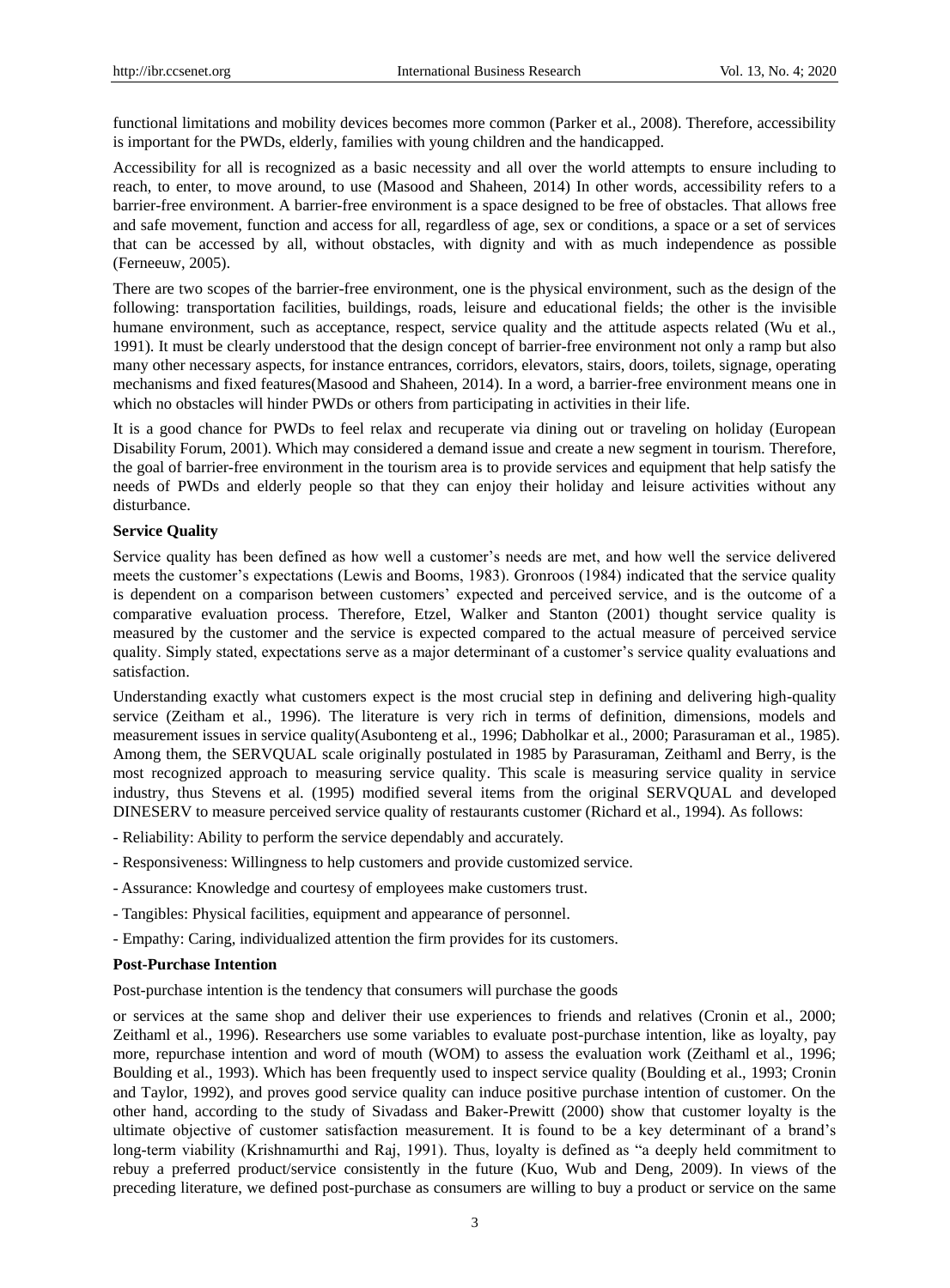firm and continuously keep loyal patronage intentions, as well as willingness to recommend to friends and family and make further positive word of mouth.

#### Related Literature Research

According the literature review that we mention above, we list the related studies as shown in table 1:

Table 1. Related Literature Research

| Year  | Author                                | <b>Research Result</b>                                                |
|-------|---------------------------------------|-----------------------------------------------------------------------|
| 2011  | Var, T., Yes iltas M., Yaylı, A., O"  | To understand better the travel needs of people with a physical       |
|       | ztu rk Y.                             | disability                                                            |
| 2006  | Naarden<br>K.,<br>Van<br><b>Braun</b> | To understand what kinds of factors associated with leisure activity  |
|       | Yeargin-Allsopp, M., & Lollar, D.     | among young adults with disabilities.                                 |
| 2012  | Chung, C.C., $&$ Lue, C.C.            | To explore the demands of the dining service                          |
|       |                                       | for people who are visual impaired,                                   |
| 2019  | Liu, Y., Zou, M., & Shi, L.           | To understand what kinds of influencing factors for development of    |
|       |                                       | barrier-free tourism for the disabled                                 |
| 1992  | Fornell                               | To point out that high customer loyalty is mainly caused by high      |
|       |                                       | customer satisfaction.                                                |
| 1994  | Richard et al.,                       | To develop DINESERV to measure perceived                              |
|       |                                       | service quality of restaurants customer.                              |
| 1996. | Zeithaml et al., & Boulding et al.,   | To use loyalty, pay more and repurchase intention as well as word of  |
| 1993  |                                       | mouth to evaluate post-purchase intention.                            |
| 1991  | Westbrook & Oliver                    | To indicate satisfaction and repurchase intention as key determinants |
|       |                                       | of long-rang customer behaviors.                                      |

Owing to the restaurant belongs to service industry which is directly linked to the service provided to its customers. The industry must consider carefully all interested parties, even including the human rights of PWDs, which will result in not only good service performance, but also customer satisfaction. According to the purpose of this study and literature review, we propose the hypotheses for the study as below:

H1: A positive relationship exists between satisfaction of a barrier-free physical environment and post-purchase intentions for restaurants in the famous tourism area.

H2: A positive relationship exists between satisfaction of service quality and post-purchase intentions for restaurants in the famous tourism area.

H3: The satisfaction of having a barrier-free physical environment and good service quality of restaurants can positively predict post-purchase intentions.

#### **3. Method**

#### **Survey Instrument**

Based on a thorough literature review and the purpose, we chose the items to fit in our study according to the "Building Code Concerning Accessible" (Liao, 2006) as the first step to investigate and evaluate the barrier-free environment design of restaurant, including accessible parking space, ramps, slippery floor, main entrance, doorway, interior pathways, dining area, accessible restroom. In this part, we used the camera and tape measure to record the design. Then, we developed a self-administered questionnaire to understand the satisfaction of barrier-free physical environment and service quality of restaurant. All questionnaire used in this study consisted of three sections. In the first section of the questionnaire comprises 24 items to assess the satisfaction of the barrier-free physical environment and service quality of restaurants. The measurements and evaluation of the barrier-free physical environment as based on Building Code Concerning Accessible (Liao, 2006) and modified to fit in our study. The service quality scales are adopted from DINESERV techniques (Stevens et al., 1995) which is based on SERVQUAL by Parasurament et al. (1985), but is slightly modified to include the assessment of the invisible humane environment of restaurants. Because the DINESERV (Stevens et al., 1995) scale has been developed over decades and is used in numerous hospitality industry studies, the scale items can be used as the construct and appropriateness of the reference, and it not only has a certain reliability but also fits in with expert validity.

The second section asked about the customer satisfaction of the barrier-free physical environments and service quality of restaurants to reveal their post-purchase behavior and behavior intentions (González, Comesaña and Brea, 2007). Those items are measured using three questionnaires that were modified from Zeithaml et al. (1996) including giving recommendations to their friends (Boulding et al., 1993); willingness to return another time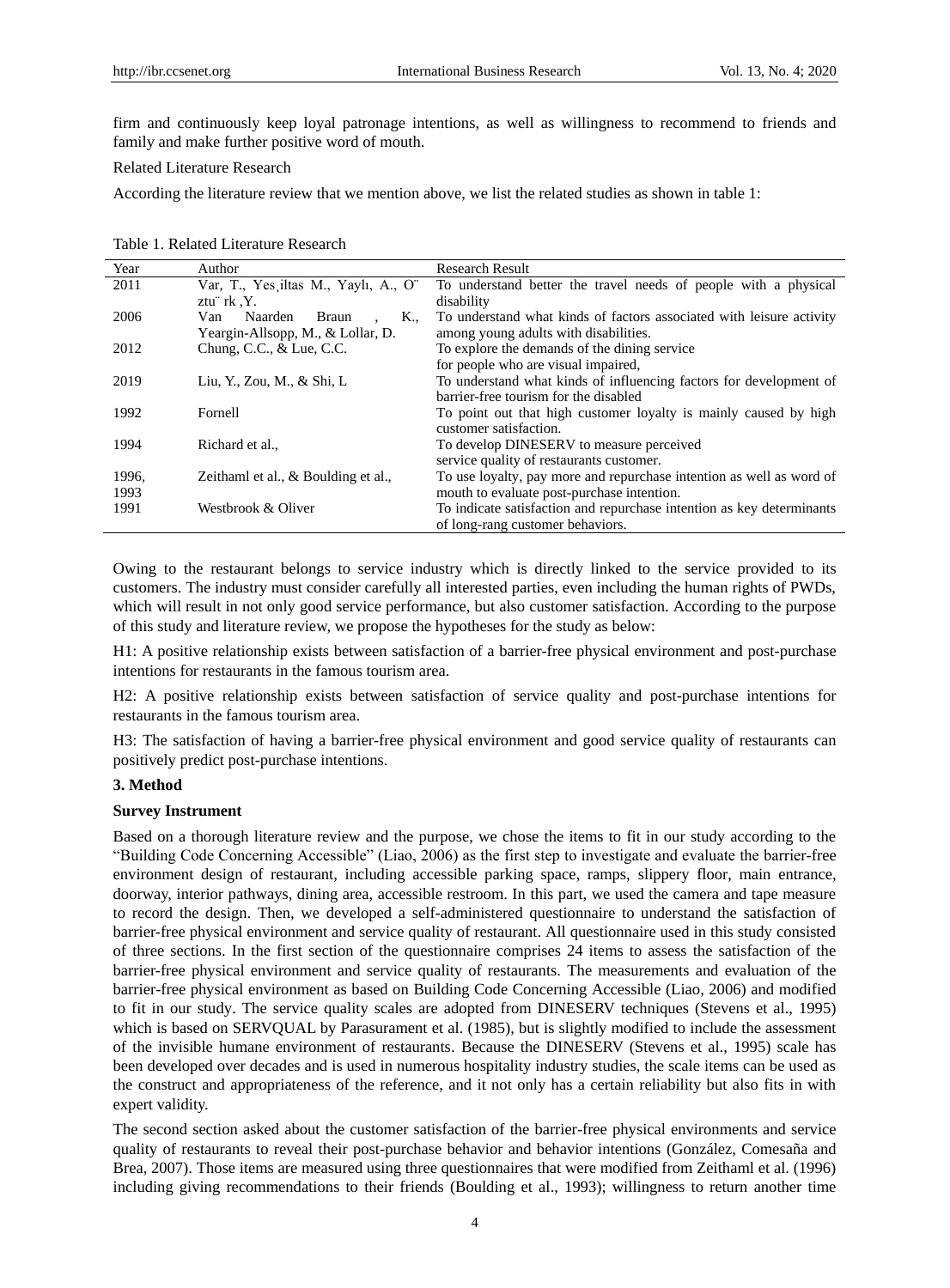(Baker and Crompton, 2000) and willingness to make favorable word of mouth statements. All of these questionnaires use a 5-point Likert-type scale, ranging from 1 (*strongly unsatisfied*) to 5 (*strongly satisfied*). The final section reports on the respondents' relevant personal information including sex, age, occupation, education, and monthly income.

#### **The Pilot Study**

In order to ensure validity, reliability and clarity of the questionnaires, a total of 30 pilot questionnaires were undertaken at one restaurant similar to the population in the final study on September 24 to October 10, 2018. At this stage, participants were asked whether the items were appropriate for the questionnaires. The Cronbach's Alpha was .892 for the barrier-free physical environment and service quality section was .825. All the values exceeded the minimum requirement of 0.7 and have been measured as adequate in meeting the criteria recommended by Nunnally (1978). These values indicate the internal consistency of the items.

## **Data Collection Procedures**

Our study selected the "Sun Moon Lake Recreation Area" as the research area since it is the second famous national scenic resort area in Taiwan in 2018. Over 4,525,000 tourists visit this area every year (Tourism Bureau, 2018). At the same time, the county government is striving to make the Sun Moon Lake Recreation Area become the most important tourist site in Taiwan and is planning to make it an international, user-friendly, and barrier-free tour environment including enhancing the local restaurant service quality and sorting out main accessibility problems in surrounding environment of restaurant. Therefore, it is essential that restaurants of tourist attractions should be accessible to PWDs. A purposive sampling survey using self-administered questionnaires was adopted as the method of data collection for this study. Purposive sampling allows researcher intentionally choose participants who are relevant to the research questions. It was done at one family-style, full-service restaurant that has been certified "Gourmet TAIWAN" for eight years in the Sun Moon Lake Recreation Area since 2010 (Gourmet Taiwan, 2018). The questionnaires were collected from August 15 to October 25, 2016. Participants were recruited from various PWDs including wheelchair-bound, elderly people, ambulant disabled, and the temporary disabled (pregnant women are included) group as categorized by Harrison (2007). A total of 230 questionnaires were collected; however, 30 questionnaires were incomplete, which resulted in their deletion. The final sample size for statistical analysis was 200. The response rate was 86.9%.

## **4. Results**

## **Participants**

Table 2 summarizes the demographic profile of the respondents. Respondents consisted of 48.5% male participants and 51.5% female participants. Nearly 23.5% of the respondents were between the ages of 31 to 40. Furthermore, 21.5% of the respondents were older than 61 years old, 41.5% of the participants have a college degree. Approximately 49% of the respondents spend between NT\$ 1,500 to NT\$ 4,500 a month to dine out.

| Characteristics       | Category           | % (200) |
|-----------------------|--------------------|---------|
| Gender                | Female             | 48.5%   |
|                       | Male               | 51.5%   |
| Age                   | 20 or younger      | 4.0%    |
|                       | 21-30              | 17.5%   |
|                       | $31 - 40$          | 23.5%   |
|                       | 41-50              | 10.5%   |
|                       | 51-60              | 17.0%   |
|                       | 61-70              | 12.5%   |
|                       | 70 or older        | 9.0%    |
| Education             | Junior High School | 15.5%   |
|                       | Senior High School | 33.0%   |
|                       | <b>Bachelor</b>    | 41.5%   |
| Spending on food (NT) | less than 1,500    | 9.5%    |
| Per mouth Outside     | $1,501 \sim 3,000$ | 25.0%   |
|                       | $3,001 \sim 4,500$ | 24.0%   |
|                       | $4,501 \sim 6,000$ | 20.5%   |
|                       | More than 6,001    | 21.0%   |

Table 2. Demographic of Characteristics of Samples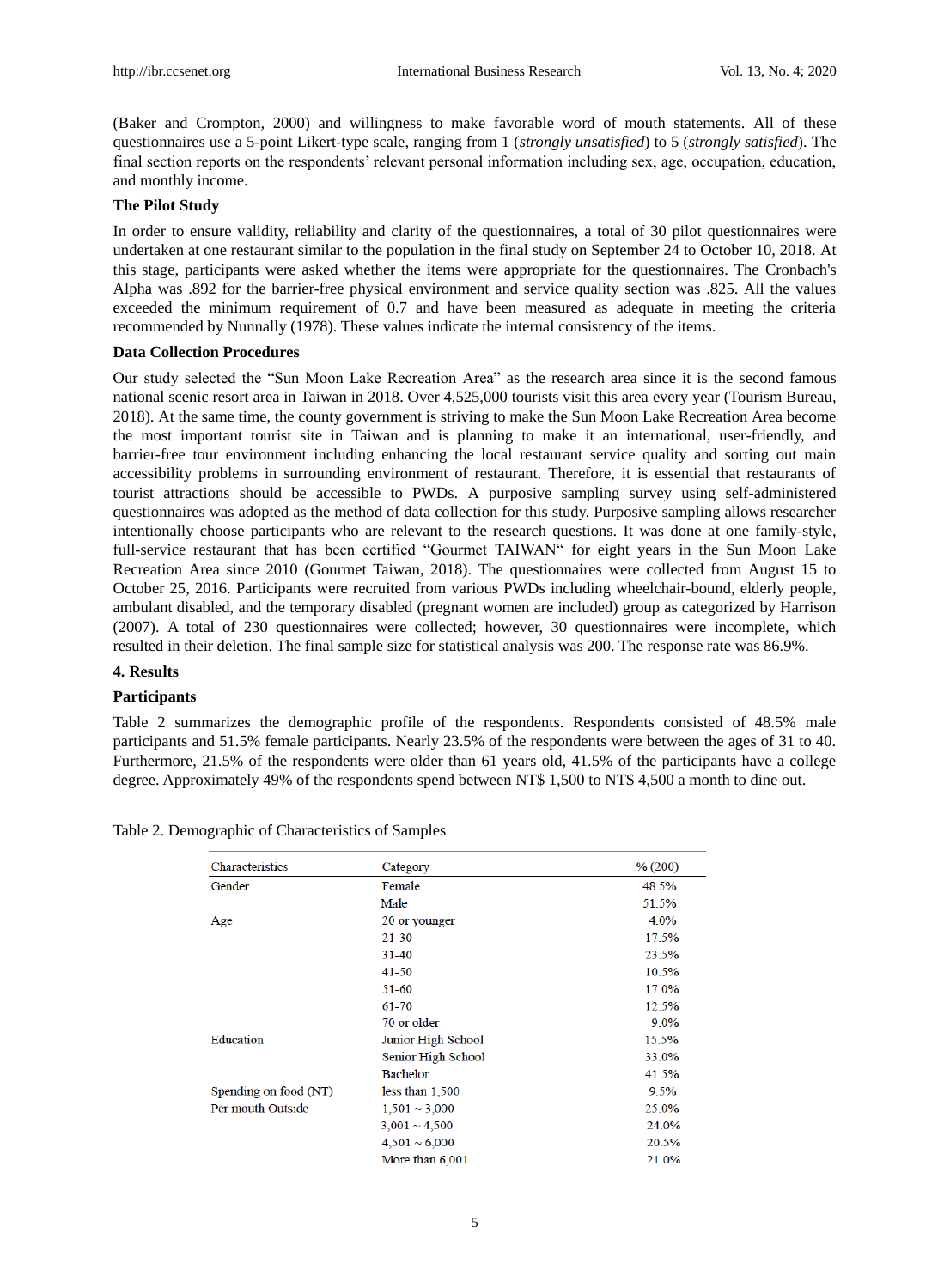## **The results of barrier-free physical environment design**

Based on site observation and the standards of "Building Code Concerning Accessible ", the qualified percentage of barrier-free physical environment design is only 44% (See Table 3)

| Items                    | <b>Oualified Items/Examination Items</b> | Oualified<br>$\frac{0}{0}$ |
|--------------------------|------------------------------------------|----------------------------|
| Accessible parking space | 0/2                                      | $0\%$                      |
| Ramps                    | 1/1                                      | 100%                       |
| Main entrance            | 1/1                                      | 100%                       |
| Doorway                  | 1/1                                      | 100%                       |
| Slippery floor           | 0/2                                      | $0\%$                      |
| Interior pathways        | 1/1                                      | 100%                       |
| Dining area              | 3/3                                      | 100%                       |
| Accessible restroom      | 1/7                                      | 14.3%                      |
| Total Oualified %        | 8/18                                     | 44%                        |

Table 3. The Results of Barrier-Free Physical Environment Design

## **The results of factor analysis and reliability test**

SPSS 18.0 was used to test the reliability and construct validity of the scales according to factor analysis. Table 4 displays a summary of the factor analysis on the barrier-free physical environment and service quality. In the barrier-free physical environment and service quality parts, The Kaiser-Meyer-Olkin (KMO) overall measure of this part were 0.867 and 0.921, respectively; which falls within the acceptable range. The Cronbach's α value of barrier-free physical environment and service quality factors are 0.886 and 0.915, respectively. All the values fall within the acceptable range between 0.80 to 0.90, which means very good (Kaiser and Rice, 1974).

Table 4. Results of Factor Analysis of Barrier-Free Physical Environment and Service Quality

|                                   | KMO   | Crobach's |
|-----------------------------------|-------|-----------|
| Barrier-free Physical Environment | 0.867 | 0.886     |
| <b>Service Quality</b>            | 0.921 | 0.915     |

#### **Customer satisfaction of barrier-free physical environment**

The results of the descriptive statistics for the barrier-free physical environment are shown in Table 5, and the mean value (3.04) indicates that customers are satisfied with barrier-free physical environment design of the restaurant. Customers were especially satisfied for the width of the main entrance (M=3.40), followed by the height of the tables (M=3.38) and the height of the chairs (M=3.38). However, customers were not satisfied with the space of parking lot allotted for disabled parking (M=2.53), accessibility of the restrooms (M=2.54) or slipperiness of the floor material (M=2.74).

Table 5. Results of Customer Satisfaction with Barrier-Free Physical Environment

| Items                                        | N          | Mean | Std.Deviation |
|----------------------------------------------|------------|------|---------------|
| 1. The accessible ramp of slope              | 200        | 2.94 | .949          |
| 2. The width of the main entrance            | 200        | 3.40 | .826          |
| 3. Accessible Doorway                        | 200        | 3.24 | .985          |
| 4. The width of the interior pathways        | 200        | 3.09 | .831          |
| 5. Slippery floor material                   | 200        | 2.74 | .987          |
| 6. The width between tables of dining room   | <b>200</b> | 3.04 | .822          |
| 7. The height of tables of dining room       | 200        | 3.38 | .713          |
| 8. The height of chairs of dining room       | 200        | 3.38 | .727          |
| 9. Accessibility of the restroom             | 200        | 2.54 | 1.074         |
| 10. Accessible parking space                 | 200        | 2.53 | 1.102         |
| 11. Satisfaction of barrier-free environment | 200        | 3.04 | .879          |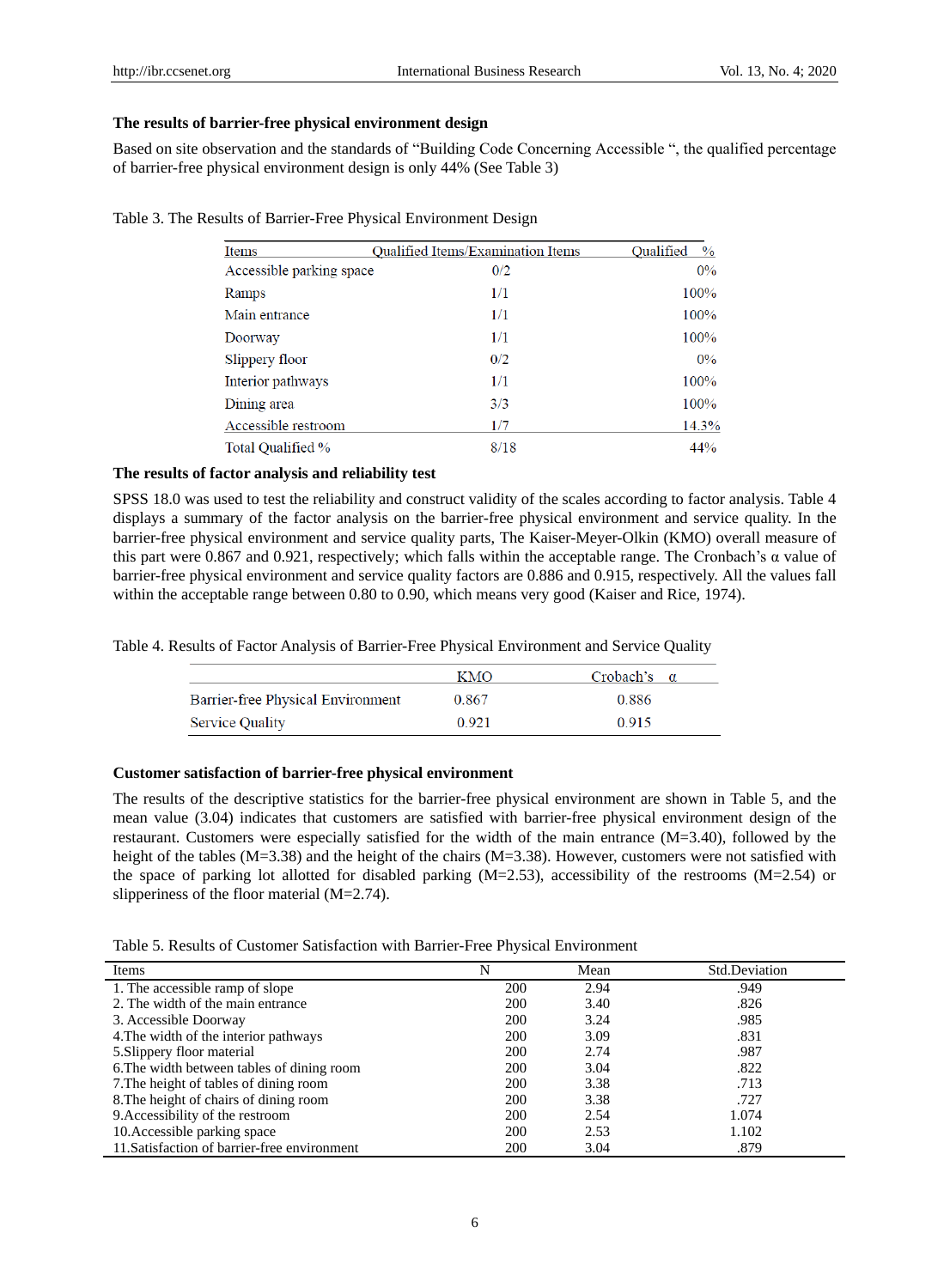#### **Customer Satisfaction with service quality**

Table 6 shows the results of the descriptive statistics for the customer satisfaction of service quality. The mean value (M=3.40) indicates that customers were satisfied with service quality, especially with the appearance of the servers (M=3.78), followed by having friendly and courteous attitudes (M=3.68), and understanding people's needs (M=3.55). The result were revealed that the service quality category with the lowest mean was for no barrier-free sign at the restaurant (M=2.70), and possibly restaurant has not completely executed the barrier-free environment design standard, and has ignored those PWDs who will also be their customers. Hence, the restaurant in the resort area needs to observe and better barrier-free label in design.

#### Table 6. Results of Customer Satisfaction with Service Quality

| Items                                                       | N   | Mean | Std. Deviation |  |
|-------------------------------------------------------------|-----|------|----------------|--|
| 12. Appearance of services                                  | 200 | 3.78 | .630           |  |
| 13. Servers can understand people's needs                   | 200 | 3.55 | .813           |  |
| 14. Service is well timed                                   | 200 | 3.53 | .701           |  |
| 15. Servers can keep promise to customers                   | 200 | 3.48 | .750           |  |
| 16. Neglectful service                                      | 200 | 3.31 | .865           |  |
| 17. Servers gave friendly and courteous attitude            | 200 | 3.68 | .663           |  |
| 18. Attention to cooperative and make the service well done | 200 | 3.51 | .773           |  |
| 19. Customerized service                                    | 200 | 3.20 | .819           |  |
| 20. No difference in service for PWDs                       | 200 | 3.39 | .775           |  |
| 21. Having barrier-free signs for facilitates               | 200 | 2.70 | .047           |  |
| 22. Operating time can satisfy customers                    | 200 | 3.23 | .746           |  |
| 23. Service instills trust to customers                     | 200 | 3.46 | .715           |  |
| 24. Satisfaction of service quality                         | 200 | 3.40 | .672           |  |

### **Descriptive statistics of post-purchase intentions**

After finishing assessing the barrier-free physical environment and service quality of restaurant, participants were asked about their post-purchase intentions. Table 7 summaries the results of post-purchase intentions, and the mean value indicates that customers have positive post-purchase intention behavior. The values are from 3.69 to 3.75 and indicate that most respondents are willing to recommend and make favorable world-of-mouth pronouncements about this restaurant to their friends or others, and also would like to return to this restaurant again.

|  |  |  |  | Table 7. Results of Demographic of Post-Purchase Intentions |  |
|--|--|--|--|-------------------------------------------------------------|--|
|--|--|--|--|-------------------------------------------------------------|--|

| Items                         |     | Mean | Std. Deviation |
|-------------------------------|-----|------|----------------|
| Will to recommendations       | 200 | 3.69 | .726           |
| Would like to Returning       | 200 | 3.75 | .678           |
| Make favorable world-of-mouth | 200 | 3.75 | .819           |

#### **The results of correlation analysis**

To explore the relationship between a barrier-free physical environment and service quality regarding post-purchase intentions, we employed Pearson correlation analysis. Table 8 shows a summary of the correlation statistics. The barrier-free physical environment and service quality aspect with respect to post-purchase intentions reached statistical significance (*r=.172, p* < .05; *r=.301, p* < .001, *respectively)*. That means no matter the barrier-free physical environment or the service quality aspect with respect to post-purchase intentions have a positive relationship. Therefore, for PWDs, greater customer satisfaction results in higher post-purchase intentions. So, H1 and H2 were supported.

Table 8. Results of Correlationsfor Customer Satisfaction of Barrier-Free Physical Environment and Service Quality on Post-Purchase Intenions

|                                                             |     | Correlation | <i>p</i> -Value |
|-------------------------------------------------------------|-----|-------------|-----------------|
| Barrier-free physical environment                           | 200 | -172        | $015*$          |
| <b>Service Quality</b>                                      | 200 | .301        | $000***$        |
| والمواصلة الأنتكاث والمواصلة الأركب والمراجع<br>$\sim$ 0.01 |     |             |                 |

\* p < .05; \*\* p < .01; \*\*\* p < .001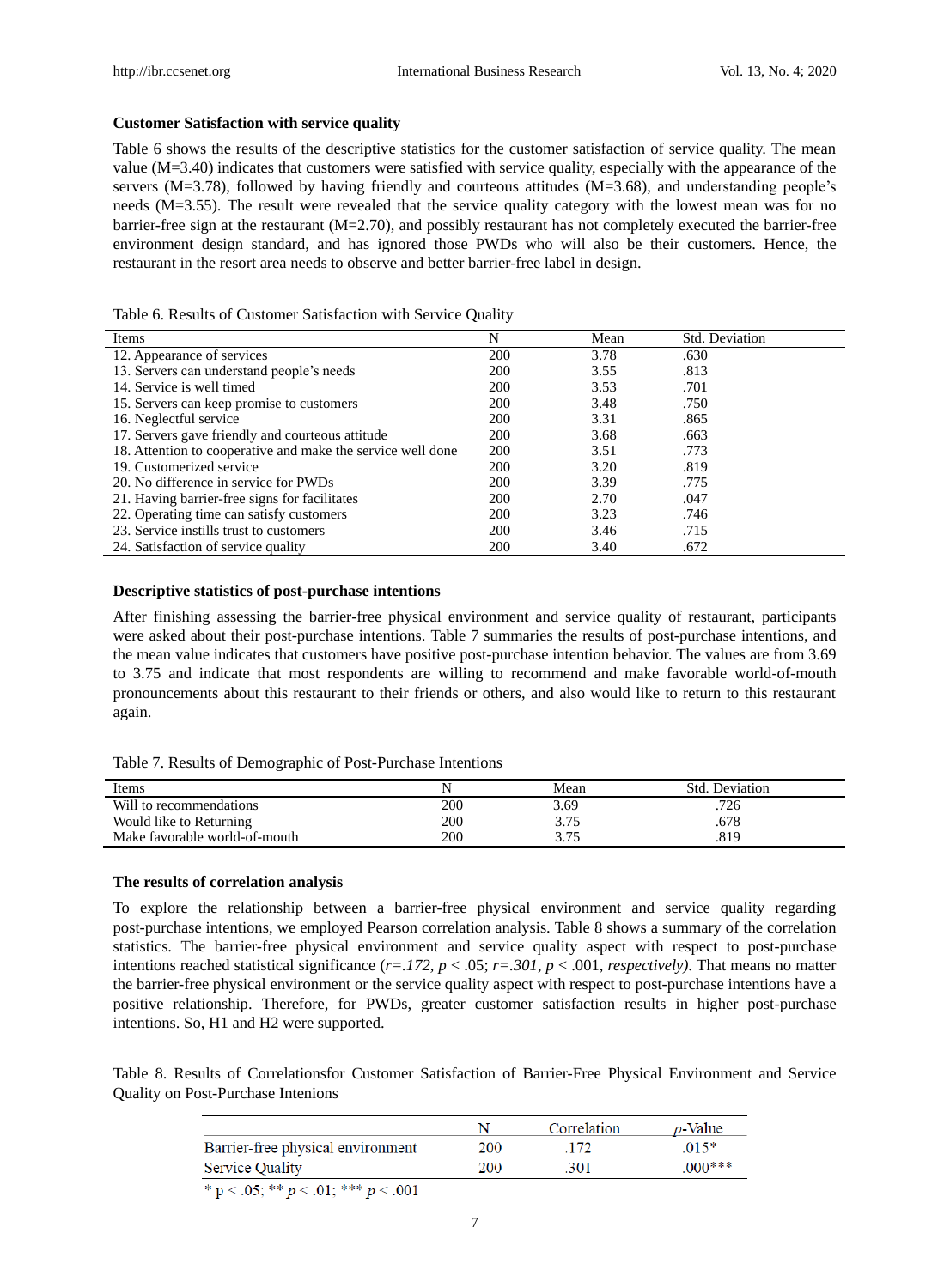## **The results of regression analysis**

To analyze the impact of satisfaction with a barrier-free physical environment, and service quality on post-purchase intentions, linear regression analysis was used. The results are shown in Table 9. Table 9 displays the model summary of regression analysis with barrier-free physical environment and service quality as the independent variables and post-purchase intentions as the dependent variable. Regarding the barrier-free physical environment satisfaction aspect, it shows an *R*<sup>2</sup><sub>*ihange*</sub> of .039, which means that a barrier-free physical environment's satisfaction can explain approximately 3.9% of the variance of post-purchase intention; and a barrier-free physical environment's satisfaction reached statistical significance  $(F = 8.002, p < .005)$ ; therefore, we can indicate that a barrier free physical environment's satisfaction of restaurant and post-purchase intentions are positively related. This means that when there is a higher satisfaction with a barrier-free physical environment, there is a greater post-purchase intention. Regarding the service quality aspect, it shows that the service quality satisfaction can explain approximately 11.6% (*R²change =*.116) of post-purchase intention, and yields meaningful results with statistical significance ( $F = 25.886$ ,  $p < .000$ ). This means that a higher satisfaction of service quality result shows greater post-purchase intention in restaurant. Thus, H3 was supported.

Table 9. The Model Summery of Regression Analysis Results

| Independent<br>Variable | $F_{\tt change}$ | $R^2$ change | Understandardized<br>Regression | Standardized<br>Regression |       | <i>p</i> -Value |
|-------------------------|------------------|--------------|---------------------------------|----------------------------|-------|-----------------|
|                         |                  |              | Coefficient $(\beta)$           | Coefficient $(\beta)$      |       |                 |
| $B/F/P/E^*$             | 8.002            | .039         | 265                             | 197                        | 2.829 | $.005**$        |
| $S/O^*$                 | 25.886           | 116          | .350                            | .340                       | 5.088 | $000$ ***       |

\*  $p < .05$ ; \*\*  $p < .01$ ; \*\*\*  $p < .001$ 

\* B/F/P/E=Barrier-free physical environment

\* S/Q= Service quality

# **5. Discussion**

From the site observation, we found the qualified percentage of accessibility environment is only 44%, and disqualified items are listed as follows:

1. No obvious barrier-free symbols are labeled in the restaurant.

- 2. There is non-slippery floor material in dining areas and public/PWDs restrooms
- 3. The width of the door of accessible restroom is too narrow to enter for wheelchair users.
- 4. The space of restroom accessibility for PWDs is too small to turn round for wheelchair users.
- 5. There is no emergency button and handrail design in the restroom accessibility for PWDs.
- 6. Toilet seat is too low for PWDs.
- 7. No obvious barrier-free symbols are labeled and with obstacle in the parking lot.

According to the findings, we may suggest that restaurant can be further improved by providing better accessibility in the following aspects:

1. Using obvious barrier-free symbols and floor material that is slip-resistant in dining areas and public/PWDs restrooms.

2. Constructing real-accessible restrooms including larger turning space for wheelchair-users (the turn round space at least 150 cm), and higher toilet seat up to 40 cm. Moreover, the room must be equipped with an emergency button and handrail in the accessible restrooms.

3. Larger turning round space for wheelchair users is at least 150 cm.

4. The width of the door of accessible restroom is need to bigger than 80 cm.

5. Must be equipped with an emergency button and handrail on the toilet wall as well as raise the toilet seat higher to 40cm

6. Providing obvious barrier-free symbols and demolishing the obstacle in the parking space

As the satisfaction of the barrier-free physical environment and service quality, The results indicate that most customers were satisfied with the barrier-free physical environment including the width of the main entrance, the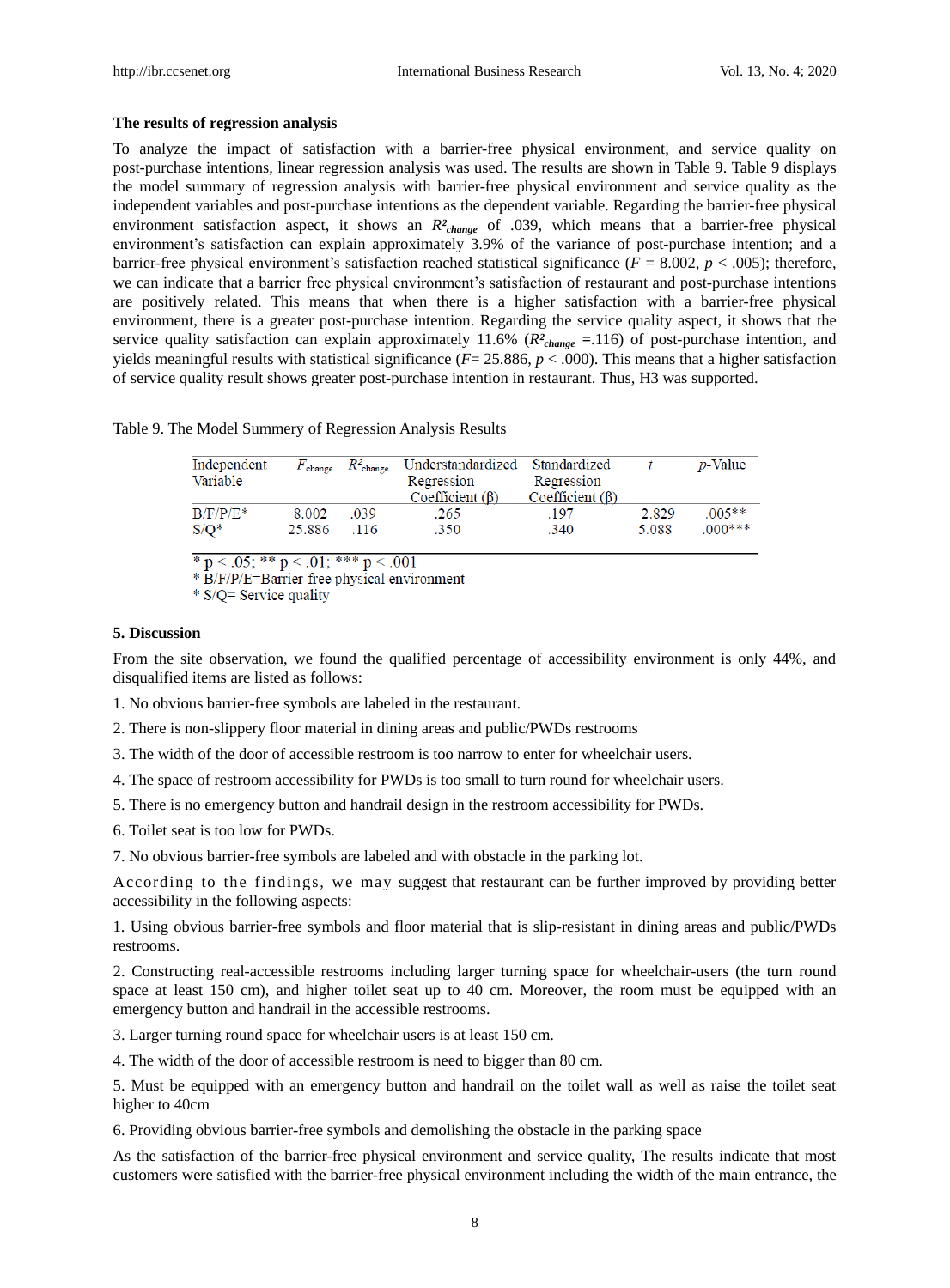height of the tables and the height of the chairs, and those facilities design fit in with the standards for a barrier-free environmental design for restaurant (Liao, 2006); However, participants were not satisfied with the obvious accessibility space for PWDs allotted in the parking lots, the accessibility of the restrooms or the slipperiness of the floor materials. Since some PWDs need wheelchairs or crutches to help them move about, floor with a slip-resistant surface design would be preferable and less dangerous. Furthermore, obvious accessibility space allotted for PWDs' parking and restrooms with better accessibility would also be more convenient for PWDs, which would allow PWDs to use restroom facilities with requiring help. Thus, the barrier-free physical facilities of restaurants in the resort areas should improve the size of the restrooms and parking lots, or provided an adequate number of PWDs restrooms and parking lots with sufficient space and obvious barrier-free symbols as well as slip-resistant material for floors (Kadir, Jamaludin and Rahim, 2012).

Regarding to the service quality part, the findings indicate that customers were satisfied with the appearance of the servers, and that the servers could understand customer needs and had friendly and courteous attitudes. These results are consistent with the findings that service quality positively influences customer satisfaction as presented by Cronin et al. (2000) and Kristensen et al. (1999). When servers interact with PWDs directly, they are generally polite and make efforts to provide adequate service or care for them. And, they generally provide good service and have a positive attitude, even when they are busy. Hence, they can please customers and enhance their satisfaction level. Moreover, the study of Kose (2006) also indicated that helpful and friendly staff that is good at interacting with PWDs will be more effective with their business and service.

#### **6. Conclusion**

The study investigated the impact of customer satisfaction of barrier-free physical environments and service quality on post-purchase intentions with PWDs at restaurants in a famous resort area. Although, the statistical findings show that customer satisfaction and post-purchase intentions have a positive relationship; however, the values of customer satisfaction of restaurants on tangible and intangible dimensions only fall in "average" to "satisfied" range, which indicated that the barrier-free facilities design of restaurants still needs to improve to better serve PWDs' needs. Owing to people will experience changing abilities throughout their life span, we need to promote the concept of a "barrier-free environment" to the community and general public. To truly implement the standards for a barrier-free environment design to ensure the basic human rights of PWDs including being treated equally with non-PWDs, to enjoy the same restaurant environmental resources, and to be able to dine independently, restaurants need to provide a more inclusive environment that caters to the needs of a broader range of customers, especially PWDs. It is not easy to design a barrier-free environment and changing the environment design for existing restaurants, because that requires much capital expenditures and additional space. Under the limited budget, maybe the relative proprietors of restaurants can plan a space including dining environment, parking lot, restroom and walking pathway which conform to the standards of barrier-free environment. Finally, the duties of restaurant owner is need to train their staffs to be helpful and caring, with more empathy and patience, as well as giving them specific skills on how to communicate with PWDs. It is important that restaurants not only provide a barrier-free environment for all, but also provide equal convenience and courtesy to all their customers, because the implementation of inclusive design is significant in today's world (Imrie and Hall, 2011).

There are limits of this study: first, we investigate the barrier-free environment design of one restaurant in a tourism area but the results are not sufficient to represent all the restaurants around the tourism area. Second, we only adopt some standards to investigate the barrier-free environment design, whereas the results can not fully evaluate of the barrier-free environment design. Third, we only survey the participants who set in the wheelchairs. The results are, however, not enough to represent all the PWD's.

There are some implications: first, we hope all the people have the consensus on

the barrier-free environment and have willingness to improve accessibility. Second,

we hope the government can push forward the plan of barrier-free environment, ensure that everyone have the safe and convenient space environment as well as the same right to participate social activities and enjoy the service without discrimination.

For future studies, researchers may consider qualitative analysis to interview varieties of PWDs including visually-impaired or hearing-impaired persons regarding their perceptions on the accessible environment of other kinds of restaurants, tour destinations and public building environments, or to investigate the barrier-free job environment or accessibility job training in the hospitality industry from the perspective of staffs with disabilities. It can establish the measurement system for the public space to promote the friendly city, become the key factor to competitiveness of the country.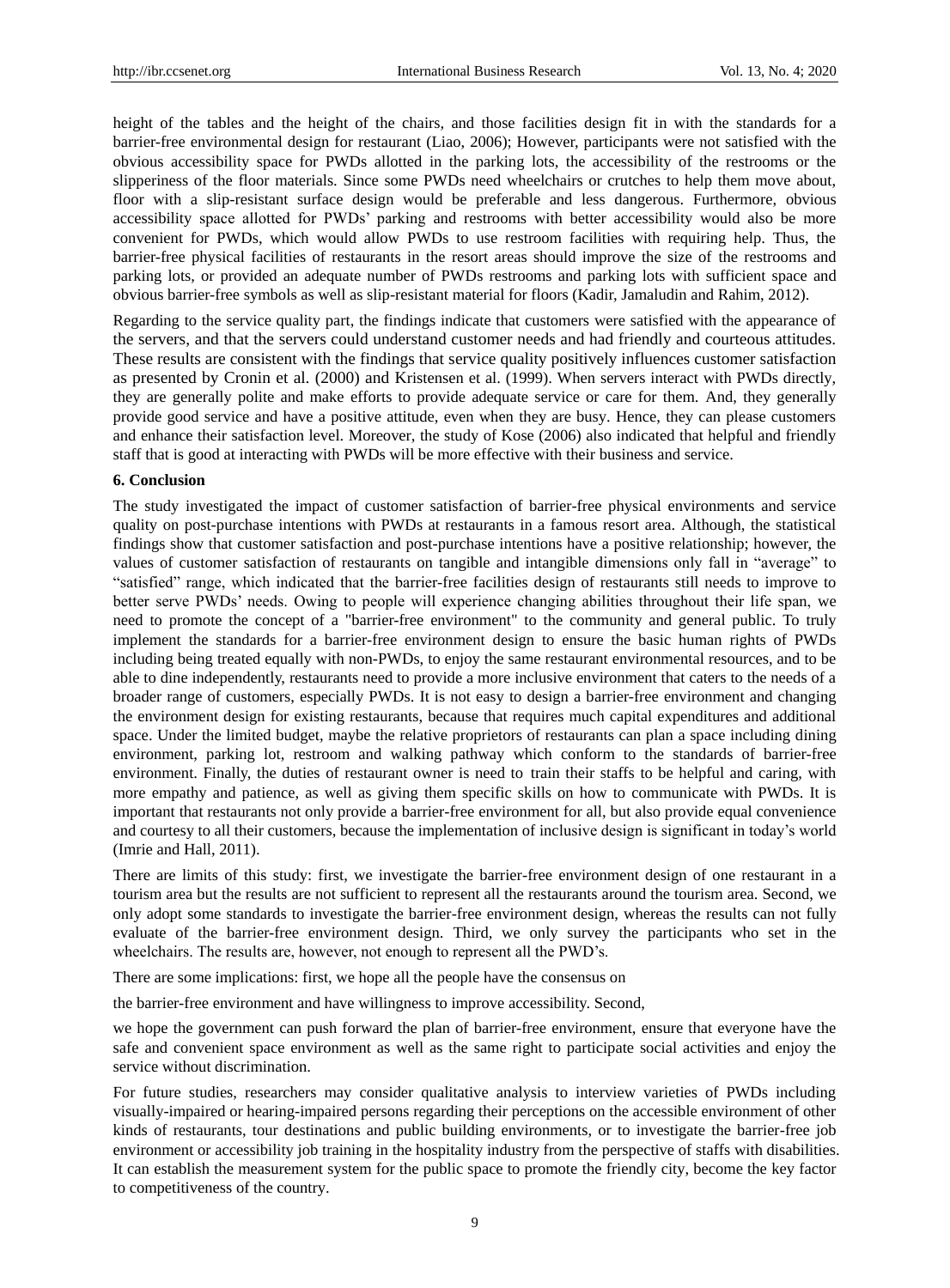## **Reference**

- Antonak, R. F., & Livneh, H. (2000). Measurement of attitudes towards person with disabilities. *Disability and Rehabilitation, 22*(5), 211-244.<https://doi.org/10.1080/096382800296782>
- Asubonteng, P., McCleary, K., & Swan, J. (1996). SERVQUAL revisited: A critical review of service quality. *Journal of Services Marketing, 10*(6), 62-81.<https://doi.org/10.1108/08876049610148602>
- Badia, M., Orgaz, B. M., Verdugo, M. A., Ullán, A. M., & Martínez, M. M. (2011). Personal factors and perceived barriers to participation in leisure activities for young and adults with developmental disabilities. *Research in Developmental Disabilities, 32*, 2055-2063.<https://doi.org/10.1016/j.ridd.2011.08.007>
- Baker, D. A., & Crompton, J. L. (2000). Quality, satisfaction and behavior intentions. *Annals of Tourism Research, 27*(3), 758-804. [https://doi.org/10.1016/S0160-7383\(99\)00108-5](https://doi.org/10.1016/S0160-7383(99)00108-5)
- Bickenbach, J. E., Chatterji, S., Badley, E. M., & Ustun, T. B. (1999). Models of disablements, universalism and the international classification of impairments, disabilities and handicaps. *Social Science & Medicine, 48*, 1173-1187. [https://doi.org/10.1016/S0277-9536\(98\)00441-9](https://doi.org/10.1016/S0277-9536(98)00441-9)
- Boulding, W., Kalra, A., Staelin, R., & Zeithaml, V. (1993). A dynamic process model of service quality: from expectations to behavioral intentions. *Journal of Marketing Research, 30*(1), 7-27. <https://doi.org/10.2307/3172510>
- Braithwait, D. O., Waldron, R. V., & Finn, J. (1999). Communication of social support in computer-mediated groups for people with disabilities. *Health Communication*, *11*(2), 123-151. [https://doi.org/10.1207/s15327027hc1102\\_2](https://doi.org/10.1207/s15327027hc1102_2)
- Burnett, J., & Bender, B. H. (2001). Assessing the travel related behaviors of the mobility-disabled consumer. *Journal of Travel Research, 40*, 4-11. <https://doi.org/10.1177/004728750104000102>
- Chen, C. C., Cheng, C. H., Lin, S. Y., & Tsai, C. C. (2012). Service quality and corporate social responsibility, influence on post-purchase intentions of shelter Employment institution. *Research in Developmental Disabilities, 33*, 1832-1840. <https://doi.org/10.1016/j.ridd.2012.05.006>
- Chung, W. C., & Lue, C. C. (2012). Barrier-free dining environment for the visually impaired: A case study of restaurant in Taichung, Taiwan. *Current Issues in Hospitality and Tourism Research and Innovation.* 2012 Taylor & Francis Group, London.
- Construction and Planning Agency Ministry of the Interior. (2018). The standards of designing accessible environment. Retrieved July 30, 2019, from http://free.abri.gov.tw/law\_menu.php
- Cronin, J. J., & Taylor, S. A. (1992). Measuring service quality: a reexamination and Extension. *Journal of Marketing, 56*(3), 55-68. <https://doi.org/10.2307/1252296>
- Cronin, J. J., Brady, M. K., & Hult, G. T. M. (2000). Assessing the effects of quality, value, and customer satisfaction on consumer behavioral intentions in service environments. *Journal of Retailing, 76*(2), 193-218. [https://doi.org/10.1016/S0022-4359\(00\)00028-2](https://doi.org/10.1016/S0022-4359(00)00028-2)
- Dabholkr, P., Shepherd, C. D., & Thorpe, D. (2000). A comprehensive framework for service quality: an investigation of critical conceptual and measurement issues through a longitudinal study. *Journal of Retailing, 76*(2), 139-173[. https://doi.org/10.1016/S0022-4359\(00\)00029-4](https://doi.org/10.1016/S0022-4359(00)00029-4)
- Daniels, M. J., Rodgers, E. B. D., & Wiggins, B. P. (2005). Travel tales: An interpretive analysis of constraints and negotiations to pleasure travel as experienced by persons with physical disabilities. *Tourism Management, 26*(6).<https://doi.org/10.1016/j.tourman.2004.06.010>
- Darcy, S. (2002). Marginalized participation: physical disability, high support needs and tourism. *Journal of Hospitality and Tourism Management, 9*, 61-73. Retrieved from [https://www.researchgate.net/publication/235993175\\_Marginalised\\_participation\\_Physical\\_disability\\_high\\_](https://www.researchgate.net/publication/235993175_Marginalised_participation_Physical_disability_high_support_needs_and_tourism) [support\\_needs\\_and\\_tourism](https://www.researchgate.net/publication/235993175_Marginalised_participation_Physical_disability_high_support_needs_and_tourism)
- Department of Social Welfare. (2018). *Illness benefit.* Retrieved July 20, 2019, from [http://www.welfare.ie/en/Pages/345\\_illness-Benefit.aspx](http://www.welfare.ie/en/Pages/345_illness-Benefit.aspx)
- Etzel, M. J., Walker, B. J., & Stanton, W. J. (2001). *Marketing Management* (12th ed.). *McGraw-Hill,* Boston.
- European Disability Forum. (2001). Position paper on tourism: framing the future of European tourism. Retrieved April 30, 2018, from [http://ebookbrowse.com/edf-01-13-edf-response-on-framing-the-future-of](http://ebookbrowse.com/edf-01-13-edf-response-on-framing-the-future-of%20the-european-tourism-doc-d12316761)  [the-european-tourism-doc-d12316761](http://ebookbrowse.com/edf-01-13-edf-response-on-framing-the-future-of%20the-european-tourism-doc-d12316761)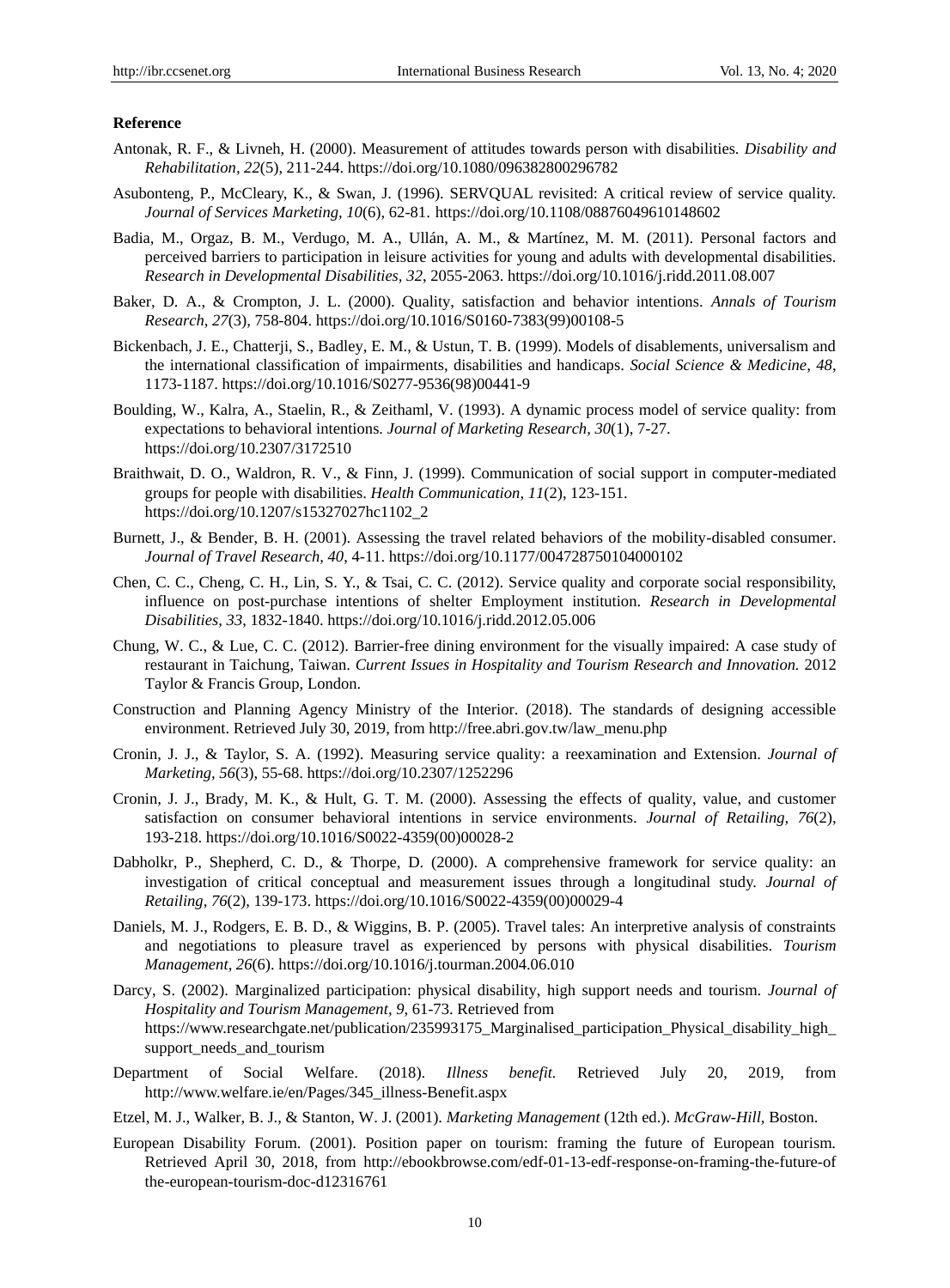- Ferneeuw, S. (2005). Guidelines for planning a barrier-free environment: a practical manual to improve physical accessibility in Afghanistan Step. *Services Techniques et Etudes pour la Participation Sociale* (STEPS): UNDP: Afghanistan.
- Fornell, C. (1992). A national customer satisfaction barometer: the Swedish experience. *Journal of Marketing, 56*, 6-21.<https://doi.org/10.1177/002224299205600103>
- González, M. E. A., Comesaña, L. R., & Brea, J. A. F. (2007). Assessing tourist behavioral intentions through perceived service quality and customer satisfaction. *Journal of Business Research, 60*(2), 153-160. <https://doi.org/10.1016/j.jbusres.2006.10.014>
- Gourmet Taiwan. (2018). *The recommend restaurants for 2017 of Gourmet Taiwan.* Retrieved July 27, 2019 from [http://www.gourmettw-oqr.com/achievement.](http://www.gourmettw-oqr.com/achievement)php
- [Grönroos,](http://www.emeraldinsight.com/author/Gr%C3%B6nroos%2C+Christian) C. (1984). A Service quality model and its marketing Implications. *European Journal of Marketing, 18*(4), 36-44. <https://doi.org/10.1108/EUM0000000004784>
- Harrison, J. (2007). *Code on Accessibility in the Built Environment*. B.C. Authority.
- Imrie, R., & Hall, P. (2001). *Inclusive Design: Designing and Developing Accessible Environments*. New York, NY.
- Internal Labour Organization. (2018). *Facts on disability and decent work.* Retrieved April 16, 2019, from http://www.ilo.org/wcmsp5/groups/public/@ed\_emp/@ifp\_skills/documents/publication/wcms\_117143.pdf
- Jamaludin, M., & Kadir, S. A. (2012). Accessibility in Buildings of Tourist Attraction: A case studies comparison. *Procedia - Social and Behavioral Sciences, 35,* 97-104. <https://doi.org/10.1016/j.sbspro.2012.02.067>
- Kadir, S. A., Jamaludin, M., & Rahim, A. A. (2012). Building managers perception in regards to accessibility and universal design implementation in public buildings: Putrajaya case studies. *Procedia - Social and Behavioral Sciences, 35*, 129-136. https://doi.org/10.1016/j.sbspro.2012.02.071
- Kaiser, H. F., & Rice, J. (1974). Little Jiffy, Mark IV. *Educational and Psychological Measurement, 34*, 111-117. <https://doi.org/10.1177/001316447403400115>
- Kivela, J., Inbakaran, R., & Reece, J. (1999). Consumer research in the restaurant environment. Part 1: A conceptual model of dining satisfaction and return patronage. *International Journal of Contemporary Hospitality Management, 11*(5), 205-222.<https://doi.org/10.1108/09596119910272739>
- Kivela, J., Inbakaran, R., & Reece, J. (2000). Consumer research in the restaurant environment. Part 3: Analysis, findings and conclusions. *International Journal of Contemporary Hospitality Management, 12*(1), 1-13. <https://doi.org/10.1108/09596110010304984>
- Kose, S. (2006). Universal Design for the Aging*. In International Encyclopedia of Ergonomics and Human Factors* (2nd ed.). New York, NY.<https://doi.org/10.1201/9780849375477.ch52>
- Krishnamurthi, L., & Raj, S. P. (1991). An empirical analysis of the relationship between brand loyalty and consumer price elasticity. *Marketing Science, 10*(2), 172-183. <https://doi.org/10.1287/mksc.10.2.172>
- Kristensen, K., Martensen, A., & Gronholdt, L. (1999). Measuring the impact of buying behavior on customer satisfaction. *Total Quality Management, 10(*4/5).<https://doi.org/10.1080/0954412997587>
- Kuo, Y. F., Wu, C. M., & Deng, W. J. (2009). The relationships among service quality, perceived value, customer satisfaction, and post-purchase intention in mobile value-added services. *Computers in Human Behavior, 25*, 887-896.<https://doi.org/10.1016/j.chb.2009.03>
- Lewis, R., & Booms, B. (1983). The marketing aspects of service quality in Berry L, Shostack G and Upah G , Emerging Perspectives on Services Marketing. *American Marketing Association Chicago*, 99-107.
- Liao, H. Y. (2006). A Research on Building Code concerning Accessible. *Architecture and Building Research Institute*. Taipei.
- Liu, Y., Zou, M., & Shi, L. (2019). Preliminary Study on the Development of Barrier-Free Tourism for the Disabled ——*Take Zhuhai Ro*yal Hot Spring Resort as an Example. *Advances in Economics, Business and Management Research, 91.* 1st International Symposium on Economic Development and Management Innovation. Retrieved from [file:///C:/Users/hsin3/Downloads/125914941%20\(1\).pdf](file:///C:/Users/hsin3/Downloads/125914941%20(1).pdf)
- Lorant, D., & Nicoletta, K. (2011). Destination Development and Management for Disabled People. *Journal of Tourism and Challenges and Trends, 4*(2), 113-122.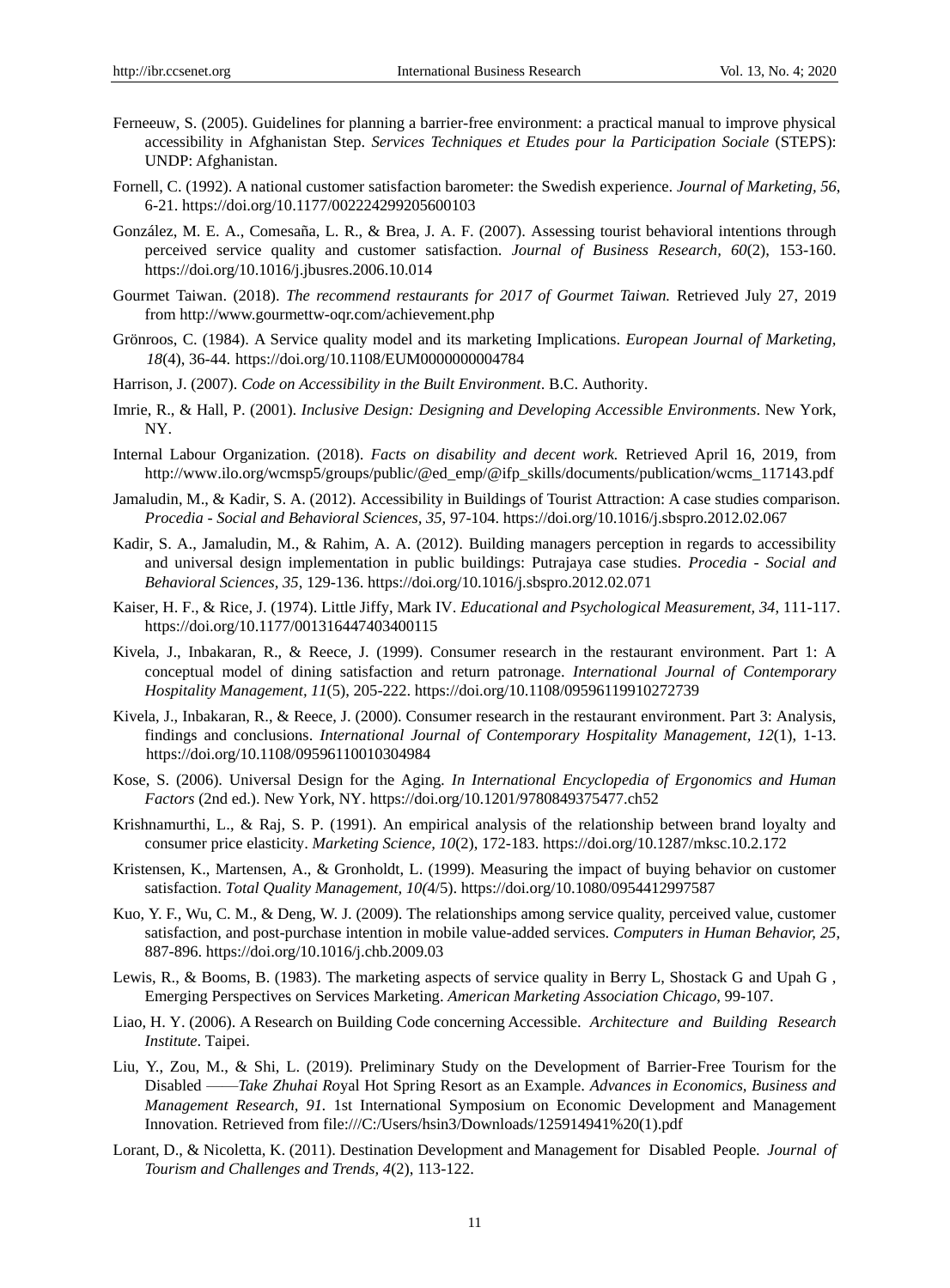- Luckasson, R., Borthwick-Duffy, S., Buntinx, W. H. E., Coulter, D. L., Craig, E. M., & Reeve, A. et al. (2002). *Mental retardation: Definition, classification, and systems of support* (10th ed.). American Association on Mental Retardation. Washington, D. C.
- Masood, H., & Shaheen, S. S. (2014). Barrier free environment: An analysis of Aligarh City, India. *International Journal of Interdisciplinary and Multidisciplinary Studies, 1*(9), 8-15. Retrieved from http://www.ijims.com
- Meyers, A. R., Anderson, J. J., Miller, D. R., Shipp, K., & Hoenig, H. (2002). Barriers, facilitators, and access for wheelchair users: substantive and methodologic lessons from a pilot study of environmental effects. *Social Science & Medicine, 55,* 1435-1446. https//doi.org[/10.1016/S0277-9536\(01\)00269-6](https://www.researchgate.net/deref/http%3A%2F%2Fdx.doi.org%2F10.1016%2FS0277-9536(01)00269-6)
- Minister of Health and Wealfar. (2019). *Identification for people with disability.* Retrieved April 20, 2019, from [http://www.mohw.gov.tw/cht/DONAHC/DM1\\_P.aspx?f\\_list\\_no=588&fod\\_list\\_no=1418&doc\\_no=3440](http://www.mohw.gov.tw/cht/DONAHC/DM1_P.aspx?f_list_no=588&fod_list_no=1418&doc_no=3440)
- Minister of the Interior. (2018). *The no. of people with disabilities in Taiwan.* Retrieved July 20, 2019 from <http://www.moi.gov.tw/stat/index.aspx>
- Nunnally, J. C. (1978). *Psychometric Theory* (2nd ed.). McGraw-Hill. New York, NY.
- Oliver, R. L. (1980). A cognitive model of the antecedents and consequences of satisfaction decisions. *Journal of Marketing Research, 17*(4), 460-469. <https://doi.org/10.2307/3150499>
- Parasuraman, A., Zeithaml, V., & Berry, L. (1985). A conceptual model of service quality and its implications for future research. *Journal of Marketing, 49*, 41-50[. https://doi.org/10.1177/002224298504900403](https://doi.org/10.1177/002224298504900403)
- Parker, M. G., Sch ön, P., Lagergren, M., & Thorslund, M. (2008). Functional ability in the elderly Swedish population from 1980 to 2005. *European Journal of Ageing, 5,* 299-309. https://doi.org[/10.1007/s10433-008-0096-2](https://dx.doi.org/10.1007%2Fs10433-008-0096-2)
- Putnam, M., Greenen, S., Powers, L., Saxton, M., Finney, S., & Dautel, P. (2003). Health and Wellness: People with disabilities discuss barriers and facilitators to well-being. *Journal of Rehabilitation, 69*(1), 37-45. Retrieved from [https://www.researchgate.net/publication/285633065\\_Health\\_and\\_wellness\\_People\\_with\\_disabilities\\_discu](https://www.researchgate.net/publication/285633065_Health_and_wellness_People_with_disabilities_discuss_barriers_and_facilitators_to_well_being) ss barriers and facilitators to well being
- Richard, M. D., Sundara, D. S., & Always, A. W. (1994). Service quality and choice behavior: an empirical investigation. *Journal of Restaurant & Foodservice,* 93-109*.* [https://doi.org/10.1300/J061v01n02\\_06](https://doi.org/10.1300/J061v01n02_06)
- Sivadass, E., & Baker-Prewitt, J. L. (2000). An examination of the relationship between service quality, customer satisfaction, and store loyalty. *International Journal of Retail and Distribution Management, 28*(2), 73-82. https://doi.org[/10.1108/09590550010315223](https://www.researchgate.net/deref/http%3A%2F%2Fdx.doi.org%2F10.1108%2F09590550010315223)
- Stevens, P., Knutson, B., & Patton, M. (1995). DINESERV: A tool for measuring service quality in restaurants. *Cornell Hotel and Restaurant Administration Quarterly, 36*(2), 56-60. [https://doi.org/10.1016/0010-8804\(95\)93844-K](https://doi.org/10.1016/0010-8804(95)93844-K)
- Tourism Bureau. (2018). The no. of traveling people in the famous resort area of middle of Taiwan for 2018. Retrieved July 31, 2019, from [http://admin.taiwan.net.tw/statistics/market\\_en.aspx?no=16](http://admin.taiwan.net.tw/statistics/market_en.aspx?no=16)
- Van Naarden Braun, K., Yeargin-Allsopp, M., & Lollar, D. (2006). Factors associated with leisure activity among young adults with developmental disabilities. *Research in Developmental Disabilities, 27*, 567-583. <https://doi.org/10.1016/j.ridd.2005.05.008>
- Var, T., Yes iltas M., Yaylı, A., & O¨ ztu¨ rk, Y. (2011). A study on the travel patterns of physically disabled people. *Asia Pacific Journal of Tourism Research, 16*(6), 599-618. https://doi.org[/10.1080/10941665.2011.610143](https://www.researchgate.net/deref/http%3A%2F%2Fdx.doi.org%2F10.1080%2F10941665.2011.610143)
- Westbrook, R. A., & Oliver, R. L. (1991). The dimensionality of consumption emotion patterns and consumer satisfaction. *Journal of Consumer Research, 18*(1), 84-91.<https://doi.org/10.1086/209243>
- World Bank. (2018). *The no. of disabilities in the world.* Retrieved April 20, 2018, from https:/[/www.disabled-world.com/disability/statistics/](http://www.disabled-world.com/disability/statistics/)
- World Health Organization. (2007). *The definition of people with disabilities.* Retrieved July 20, 2019, from [http://www.who.int/ageing/age friendly cities/en/index.html](http://www.who.int/ageing/age%20friendly%20cities/en/index.html)
- Wu, W. D., Chang, C. F., Lu, T. H., & Tsai, C. J. (1991). The study of accessible campus environment from the view point of students with disabilities. *Bulletin of Special Education, 7,* 23-41.
- Yalon-Chamovitz, S., & Weiss, P. L. (2008). Virtual reality as a leisure activity for young adults with physical